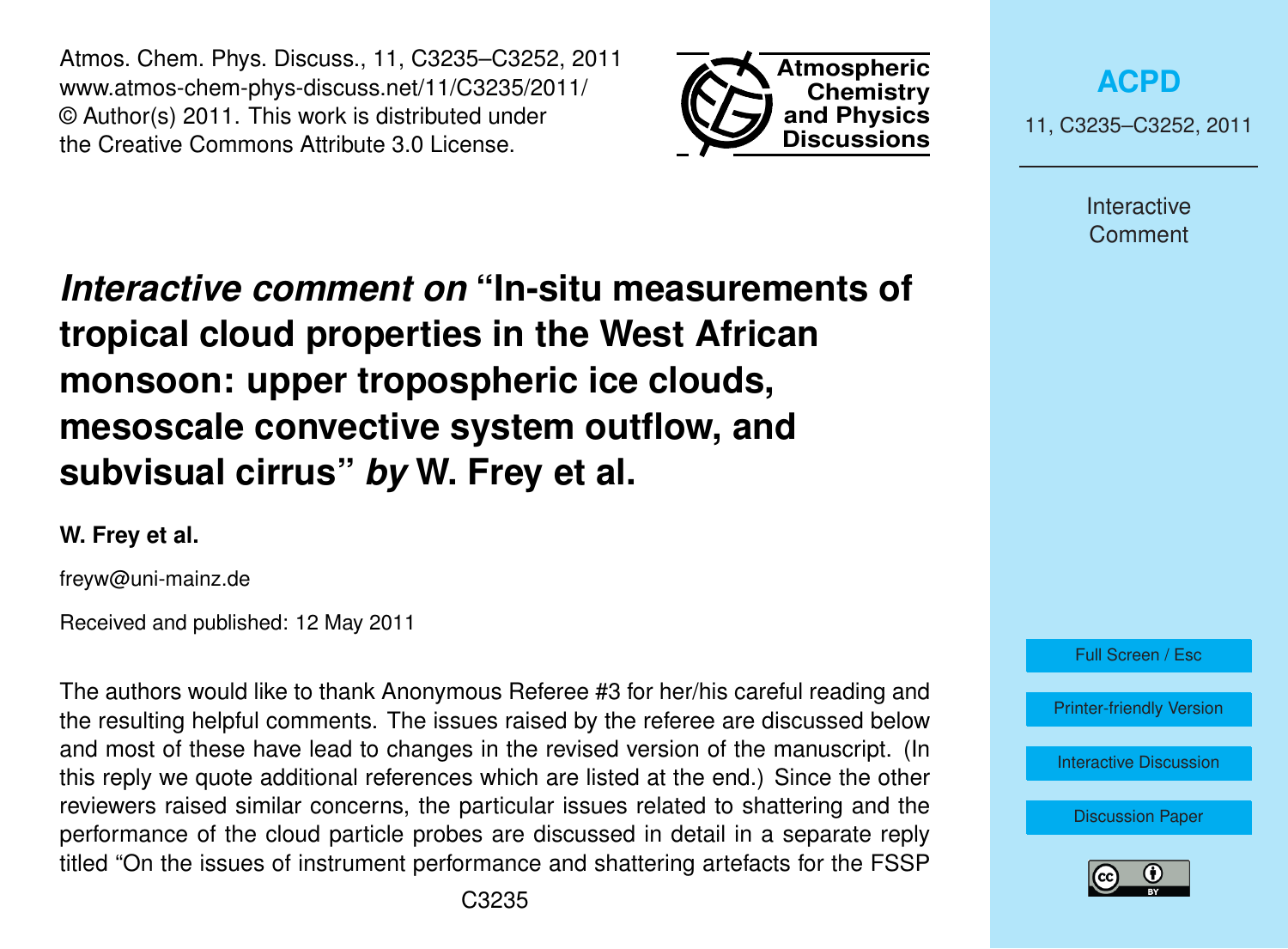and CIP". We suggested to the editor to include this document in a properly modified form as online-supporting material to the paper, if accepted.

### **(A.) Major comments:**

**Comment: Outflow is not well defined, nor the nuances involved in the concept appreciated. Outflow from thunderstorms involves a great deal of surface air, but also entrainment from mid and higher levels. All this air is mixed into the air exiting a thunderstorm at the upper levels. Does outflow by some convention only imply air from the surface? How do the authors here identify outflow? What exactly are the tracers that will be used, and what will be concluded from them? We need to know how the authors plan to identify outflow. Can NO/NOy produced by lightning be used to identify outflow? If so outflow from what level? Yes it identifies air from lightning, but is it indicative of surface air, or just air in the cloud? How does air in the anvil of a storm differ from the outflow? Over what altitude range may we expect outflow? How representative of outflow are the measurements presented here? In the contrasting cloud samples from non outflow regions where is the air from?**

Reply 1: It is clear, that in an outflow scenario not ALL possible origins of the outflowing air (like from the boundary layer, or from the lightning zones in the cloud centre) can be discerned by means of tracer measurements. Also, when flying in the vicinity of a large cloud body one may sometimes not recognise an outflow, because the sampled air does not contain any measurable "outflow fingerprints", or these were diluted beyond "recognition". Due to different chemical compositions of air masses in the boundary layer and in the UT/TTL region air transported by convection may however carry specific signatures. For example,  $CO<sub>2</sub>$  can be used as tracer over continental regions because plants remove  $CO<sub>2</sub>$  from the air in the boundary layer. When transported upwards through the convective updraughts air with reduced  $CO<sub>2</sub>$  concentrations (i.e. a deviation with respect to the average value) probed in the upper troposphere is an indicator for convective influence from a ground "source". A quantification of such effects Interactive Comment



[Printer-friendly Version](http://www.atmos-chem-phys-discuss.net/11/C3235/2011/acpd-11-C3235-2011-print.pdf)

[Interactive Discussion](http://www.atmos-chem-phys-discuss.net/11/745/2011/acpd-11-745-2011-discussion.html)

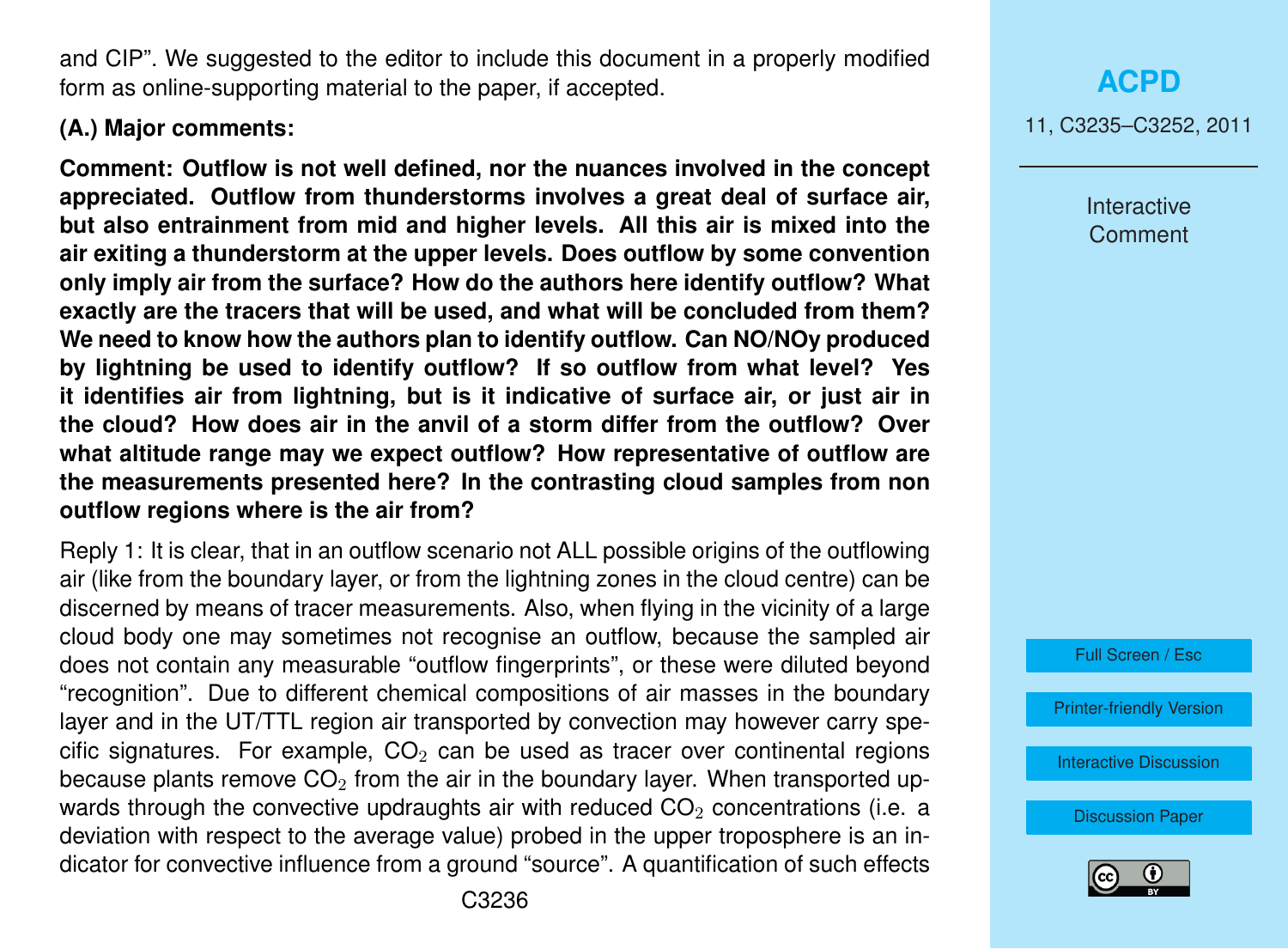can be found in the model study by Fierli et al., 2011.

NO mixing ratios also may be enhanced due to uplift of soil emissions. For example, Stewart et al. (2008) found mixing ratios of 1 nmol/mol for soil emissions. However, lightning is the dominating source of  $NO<sub>x</sub>$  in the upper troposphere (Schumann and Huntrieser, 2007; Höller et al., 2009; Huntrieser et al., 2009) and lightning is (mostly) present in the deep convective parts of MCSs. Thus, cloudy or cloud free air encountered in the vicinity of MCS with enhanced  $NO$  and  $NO<sub>y</sub>$  must have passed through the "lightning activity region" of the cloud cores. Otherwise, it must have originated from the ground. In any case this air has spent some of its time in the convective regions. Therefore, NO,  $NO_y$ , and  $CO_2$ , all measured aboard the M55 Geophysica, are the main tracer species used for the identification of outflow air masses in this study.

Another consideration is of relevance for identification of the "outflow zone" inside an anvil, for example. Cloud particles may sediment out of the outflow air stream, extending the anvil downwards to regions without outflow current. Furthermore, as reported by e.g. Garrett et al. 2006, pileus clouds may form directly above the anvil. Thus, clouds may be present just above or below the outflow without belonging to the direct convective outflow. In both cases tracers do help for differentiation. Therefore, our definition is kept rather conservative by only looking at the tracer distributions. This consideration is now added to the revised version of the manuscript.

Finally, the identification of outflow zones from large cloud systems by means of particular trace gases is a well established concept as can be seen from many publications, so for example in Huntrieser et al., 1998, 2007, and 2009.

**Comment: The authors are too ready to identify any increase in particle concentration as a new particle formation (NPF) event. All measurements are seen as evidence supporting this point of view, while competing possibilities for the source of these high particle concentration measurements, are not discussed seriously. Particle concentrations below the NPF events are missing with no**

### **[ACPD](http://www.atmos-chem-phys-discuss.net)**

11, C3235–C3252, 2011

**Interactive Comment** 



[Printer-friendly Version](http://www.atmos-chem-phys-discuss.net/11/C3235/2011/acpd-11-C3235-2011-print.pdf)

[Interactive Discussion](http://www.atmos-chem-phys-discuss.net/11/745/2011/acpd-11-745-2011-discussion.html)

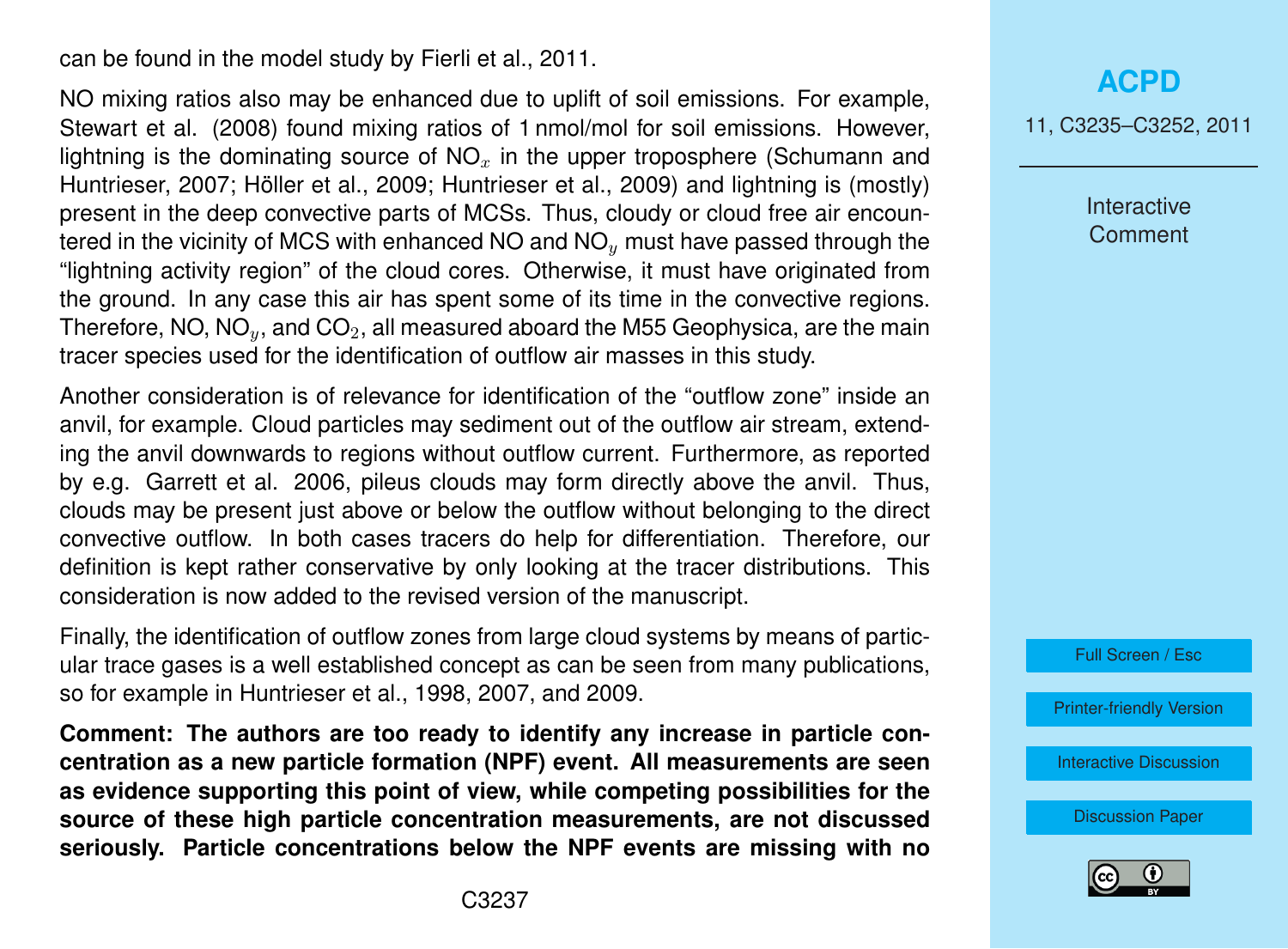**explanations. Surface sources of particles from biomass burning, or other activities, are not discussed, nor measured. No source of fresh SO2, assumed required for the NPF events, is identified. The measurements of high particle concentrations should be included, and pointed out. The suggestion that they may be indicative of new particle formation can be made, but with the caveat that other possibilities cannot be ruled out by the analysis presented in this paper. Thus further work will be required to establish the source of these particles, and leave it at that. Much better than jumping to unproven conclusions.**

Reply 2 on NPF issue: Here, we used a concept introduced (for tropical high altitude environments) by Lee et al., 2003, and Lee et al., 2004, for NPF in clear air and in clouds. Under background conditions the  $N_6$  and  $N_{15}$  are almost equal either because no freshly nucleated particles are present with sizes below 15 nm, or if the NPF was "long ago", the below-6-nm-sized particles have coagulated to above 15 nm. Thus, under no-nucleation event conditions the COPAS channels with cut-offs of 6 nm, 10 nm, 15 nm all measure the same concentrations within the experimental errors. Considering a measurement uncertainty of 15% for each channel (see the Weigel at al., 2009, COPAS characterisation) an NPF in principle could be identified, if the  $N_6$  concentration multiplied by 0.85 exceeds the  $N_{15}$  concentration multiplied by 1.15. The 0.85 and 1.15 are for the most part determined by counting statistics. However, in most NPF cases the difference between  $N_6$  and  $N_{15}$  is much more than 100 particles per cm<sup>3</sup> so that NPF is unambiguously identified. The NPF identification is described in more detail in the new paper by Weigel et al., 2011, which currently is on the ACPD discussion page. Particles in the 6 nm to 15 nm which occur in large number densities must have been created by gas to particle conversion. The fact that under no-NPF conditions the difference  $(N_6 - N_{15}) = 0$  can be seen from Weigel et al., 2011, Figure 2. Data of "missing" particle concentrations from lower altitudes under no-NPF conditions (below the NPF events) are provided in the same paper and also in Borrmann et al., 2010 from measurements aboard the DLR Falcon. In no-NPF conditions the background number densities of  $N_6$  and  $N_{15}$  were equal (within counting statistics) and of the order of tens

## **[ACPD](http://www.atmos-chem-phys-discuss.net)**

11, C3235–C3252, 2011

Interactive **Comment** 

Full Screen / Esc

[Printer-friendly Version](http://www.atmos-chem-phys-discuss.net/11/C3235/2011/acpd-11-C3235-2011-print.pdf)

[Interactive Discussion](http://www.atmos-chem-phys-discuss.net/11/745/2011/acpd-11-745-2011-discussion.html)

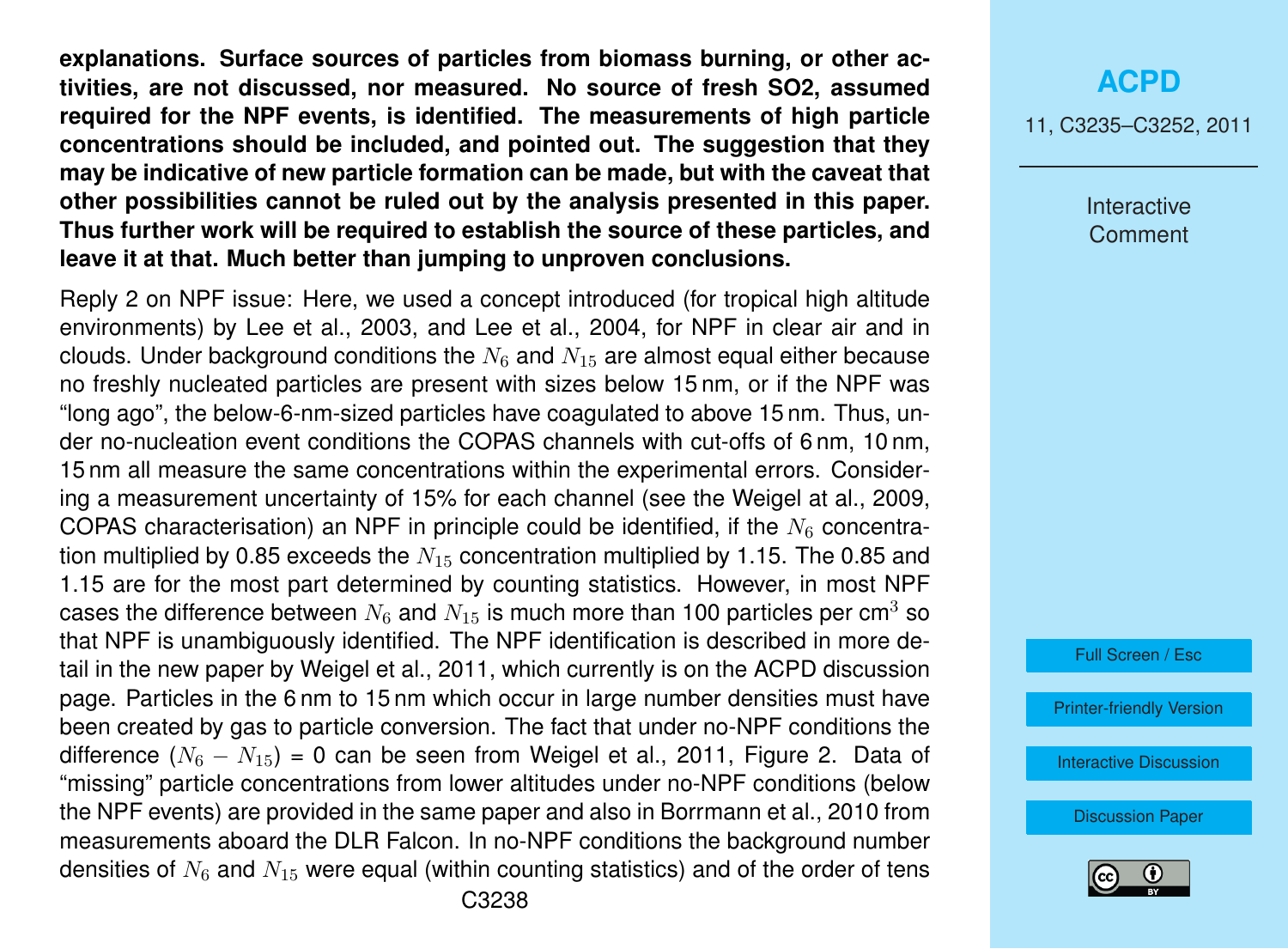to hundreds per cm $^3$ . Furthermore, in Weigel et al., 2011, FLEXPART and FLEXTRA trajectory calculations are provided for the West African flights using the EDGAR inventory. The result of these calculations is that there indeed were  $SO<sub>2</sub>$  ground sources providing high enough emissions for NPF at high altitudes. Of course, it is impossible for the individual cloud NPF event to provide trajectory calculations linking a specific ground source along a particular "path" of the air mass through the cloud with the points at which the Geophysica sampled. Thus we believe these are not unproven conclusions.

**Comment: On the positive side the ice particle size distribution measurements near African convection and sub visible cirrus (SVC) form a nice data set, and are well presented, except for one serious problem. The FSSP-100 is sensitive to particles between 2.7**  $\mu$ m and 31  $\mu$ m, which means it is sensitive to cloud droplets **as well as small ice. This point is not discussed, and all size distributions and cloud particle number concentrations are presented, and discussed, as if they represent only ice, except in one case on 16 August. What is the evidence for this conclusion of ice in the FSSP data? Were all clouds sampled glaciated? If so how is this determined? The authors discuss one observation of ice particle number concentrations of 8.3 cm-3, which is > 8000 per liter of ice, which is a very high ice crystal concentration. How do the authors know that liquid droplets were not part of this measurement?**

Reply: All cloud particle data that are discussed in the manuscript from the 7 and 8 August were measured below -40 $\degree$ C which is below the threshold for homogeneous freezing. In Figure 1 one size distribution from the 11 August was measured at -39◦C and seven size distributions from the 16 August were measured at ambient temperatures between -33◦C and -40◦C, thus, there might be a slight chance that some particles were liquid and not yet frozen. The temperatures during the second cloud part on 16 August varied from -7 $\degree$ C to -41 $\degree$ C, thus, the presence of cloud droplets cannot be ruled out. The CIP images, however, clearly show aspherical ice particles. Furthermore, a 11, C3235–C3252, 2011

Interactive Comment



[Printer-friendly Version](http://www.atmos-chem-phys-discuss.net/11/C3235/2011/acpd-11-C3235-2011-print.pdf)

[Interactive Discussion](http://www.atmos-chem-phys-discuss.net/11/745/2011/acpd-11-745-2011-discussion.html)

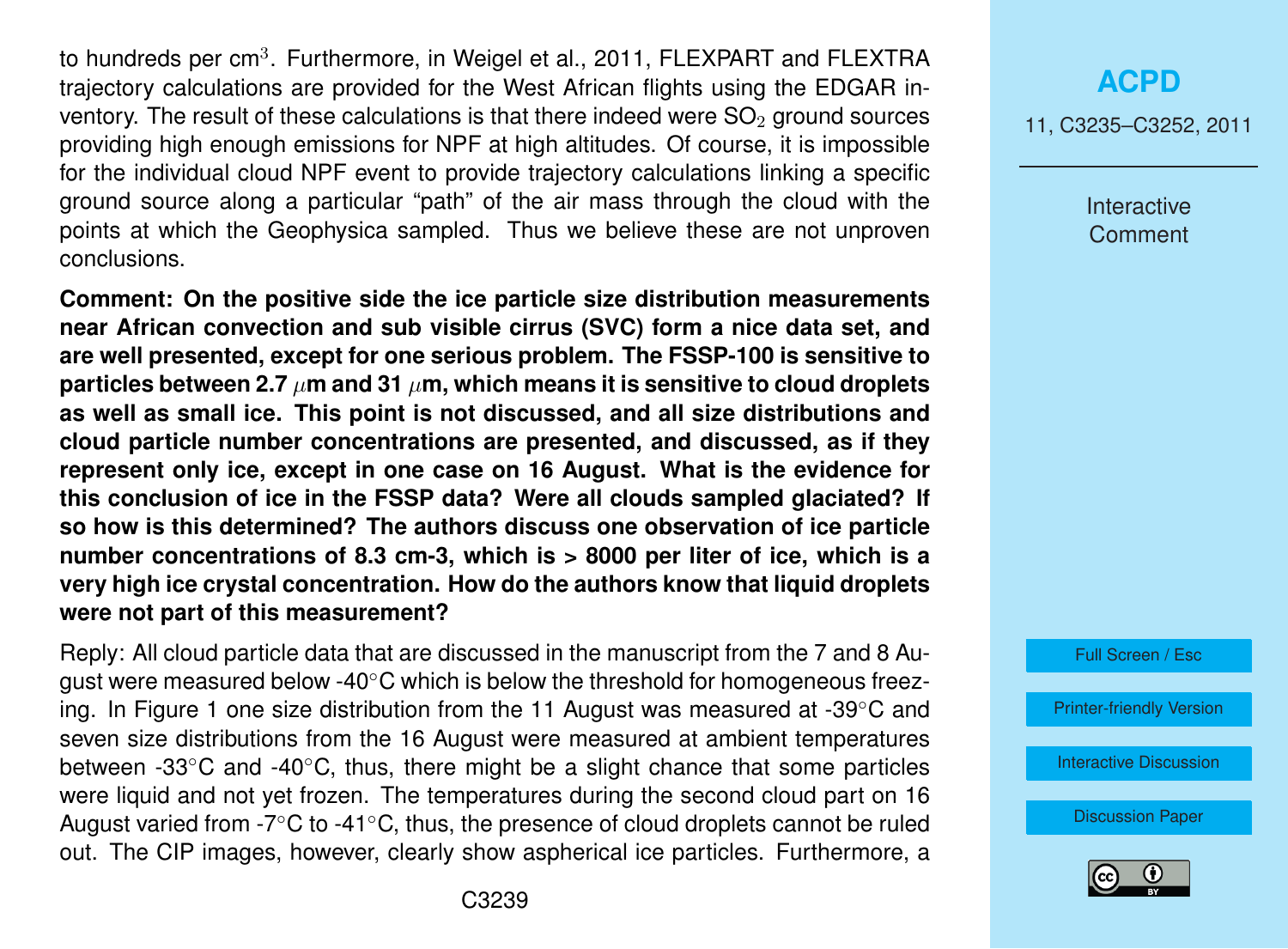large presence of droplets would show up in the aerosol depolarisation which should be reduced when compared to regions of unambiguous ice presence, since droplets contribute to the backscattering but not to the depolarisation. As far as one can tell from the MAS measurements, this was not the case, apart maybe for a few points on a single layer around 344 K.

In the revised version we added a few sentences for clarification of this point on page 764.5 and on page 768.20 reading as:

(1.) "... Ambient temperatures during this cloud crossing were below -47 $\degree$ C, thus, the observed cloud particles are ice particles."

(2.) ". . .the CIP imaged very large ice cloud particles as snow flakes and aggregates. A few examples are shown in Fig. 15. Since the ambient temperatures in this cloud part varied from -7◦C to -41◦C, the presence of cloud droplets, detected by the FSSP-100, cannot be ruled out completely. However, the aerosol depolarisation measurements do give no indication for a large presence of cloud droplets. . . ."

**(B.) Specific and minor comments:**

**Comment: More specific comments about these points and others follow here, along with some minor suggestions, given manuscriptotonically.**

**747.13 – comma after images.**

**755.23 – comma after concentrations**

**762.3** . . . **are compiled in Table 2,** . . .

We are grateful for these comments and changed accordingly.

**Comment: 762.26: Calling this a mesoscale convective system (MCS) is a stretch of the language. This may become an MCS, but the evidence in Fig. 2 for an MCS is slim. Did these cells in fact develop into an MCS after the measurements, which, however, are characterized as young outflow from an MCS?**

Reply: From the satellite images it can be seen that this particular convective system

## **[ACPD](http://www.atmos-chem-phys-discuss.net)**

11, C3235–C3252, 2011

Interactive **Comment** 

Full Screen / Esc

[Printer-friendly Version](http://www.atmos-chem-phys-discuss.net/11/C3235/2011/acpd-11-C3235-2011-print.pdf)

[Interactive Discussion](http://www.atmos-chem-phys-discuss.net/11/745/2011/acpd-11-745-2011-discussion.html)

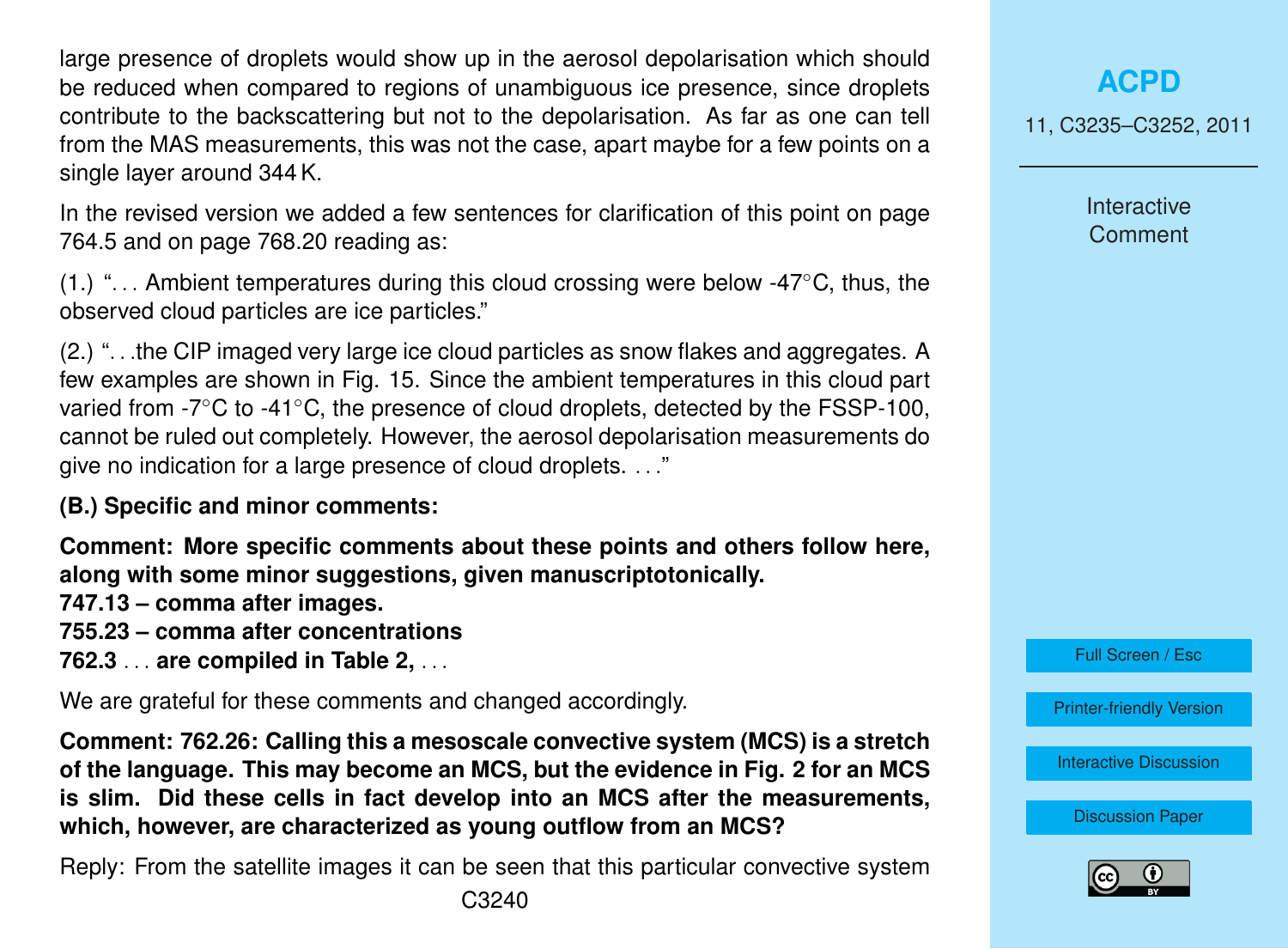is in a developing state and grows to MCS size after the probing. The terminology is changed to "developing MCS".

**Comment: 763.5-10 and Fig. 3, 4: Either add altitude to Fig. 3, or present Fig. 4 using potential temperature not altitude. "Apparently, the cloud layer . . ." Why apparently. Do you not trust the Ncloud/IWC/RH measurements? Are not these pretty clear evidence of cloud between 347 and 353 K? Or is it subvisual above 350 K?**

Reply: The respective altitudes are added as vertical coordinate on the right axis to figures 3, 8, and 12. "Apparently" changed to "obviously".

**Comment: 763.5-10: Provide a justification for the labels "above outflow" and "outflow". I presume the latter is from the NO, NOy mixing ratios, but the discussion is not clear about this. Label Fig 3 with at least the 3 sub layers if not also the AOF/OF 1-2 layers.**

For justification of above/in outflow see the first statement of this reply (labelled as "Reply 1" above). Since the sub-layers stretch only over very narrow altitude bands (sub-layer 2 was even mainly probed on level flight) adding these altitude bands to figure 3 would lead to confusion. Therefore, we would like to not label the figure with the particular altitude bands. However, we added a statement in the text specifying altitudes and thicknesses of all three layers.

### **Comment: 763.11: Lower compared to what, the layers below?**

Reply: Yes, we changed this sentence to:

"The uppermost sub-layer (denoted as "Sub-layer 1" in Fig. 4) contained lower cloud particle concentrations, compared to the sub-layers below, in coincidence with a strong in-cloud New Particle Formation event (NPF)."

**Comments: 763.15-20: Several comments**. . . **considered as MCS anvil part** . . . **What does this mean? Do you intend, "**. . . **considered as part of an MCS anvil"?** 11, C3235–C3252, 2011

**Interactive Comment** 

Full Screen / Esc

[Printer-friendly Version](http://www.atmos-chem-phys-discuss.net/11/C3235/2011/acpd-11-C3235-2011-print.pdf)

[Interactive Discussion](http://www.atmos-chem-phys-discuss.net/11/745/2011/acpd-11-745-2011-discussion.html)

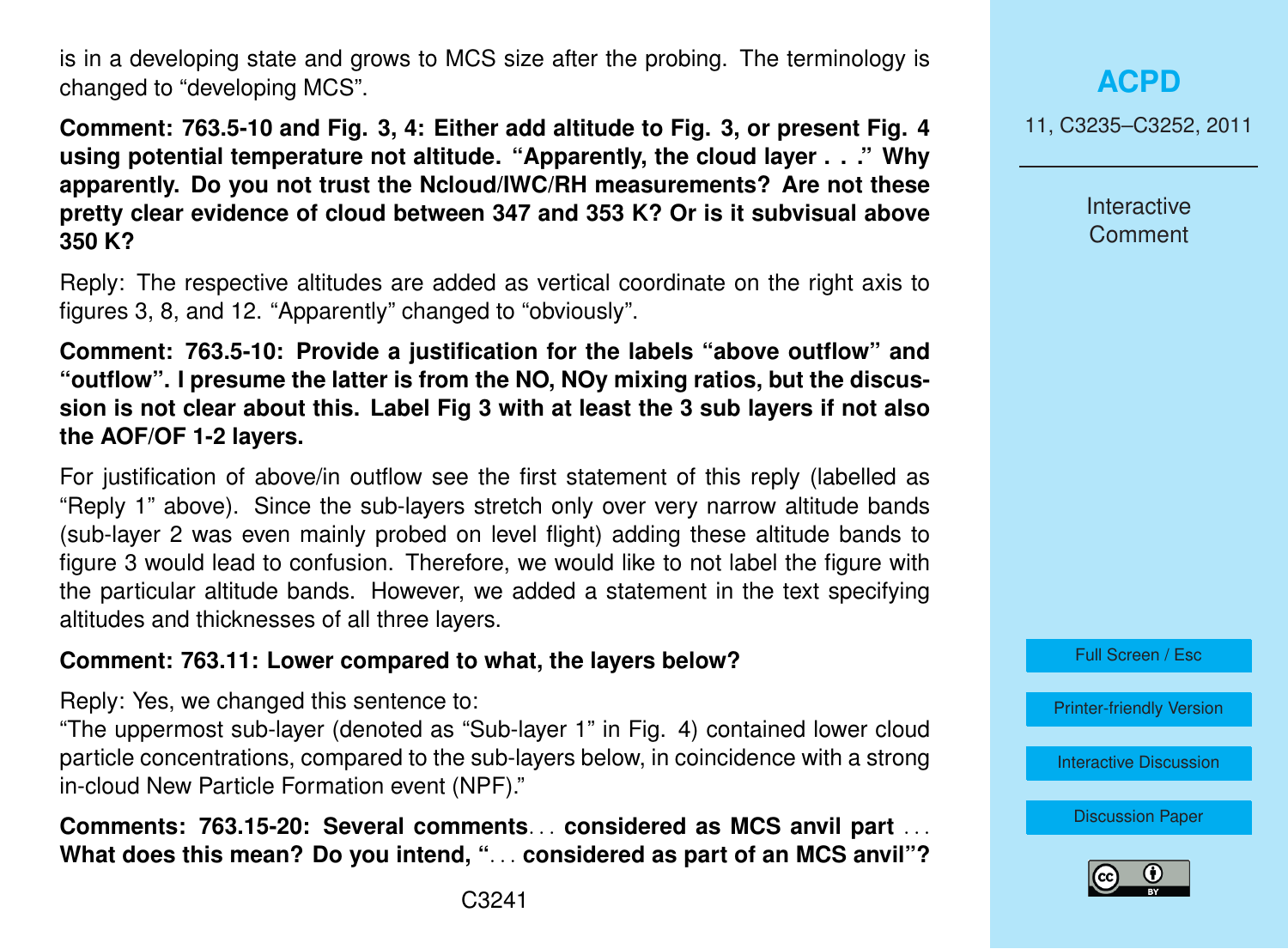**If so where is the MCS? See comment above on MCS classification. What about the "ice particle data" identifies this as an MCS anvil? Then, but the low NO/NOy indicates it is not outflow from an MCS. This is also confusing. How does a thunderstorm produce an anvil without the anvil being part of the outflow from the storm? Does outflow have some special definition that I am missing?**

Reply: We changed to "considered as part of the developing MCS anvil". As stated above in the outflow identification, ice particles itself do not define an outflow since they might have formed otherwise (like a pileus cloud) or they might have sedimented from an outflow above.

**Comment:** . . . **The labeling of the region with high particle number concentration as a new particle formation event is not justified. The Weigel et al. (2011) reference is "in preparation", and even if submitted to acpd is not a refereed source, yet this reference is repeatedly used. The "evidence" is only for an abrupt increase in particle concentration, which could result from transport, which has not been ruled out. In Fig. 3 the particle concentrations are not supplied below 348 K, which would help identify how unique the layer is. Why are these particle data not shown? Then finally talking about "quenching" a nucleation event, which has not been demonstrated, is artificial and speculative, and should be avoided.**

Reply: This comment has been addressed in our reply labelled as "Reply "2" on NPF issue" above. The reference Weigel et al. (2011) is now available and citeable from ACPD and, indeed, it is almost a "companion paper". As the timing for both manuscripts now is, we anticipate them both through the review process fairly simultaneously. If our MCS paper here is accepted and if the editor likes, we can procrastinate the publication of this manuscript until the Weigel et al., 2011, also is accepted. However we believe this is not necessary.

COPAS operates reliably at pressures roughly between 400 hPa and 50 hPa (see the

## **[ACPD](http://www.atmos-chem-phys-discuss.net)**

11, C3235–C3252, 2011

**Interactive Comment** 



[Printer-friendly Version](http://www.atmos-chem-phys-discuss.net/11/C3235/2011/acpd-11-C3235-2011-print.pdf)

[Interactive Discussion](http://www.atmos-chem-phys-discuss.net/11/745/2011/acpd-11-745-2011-discussion.html)

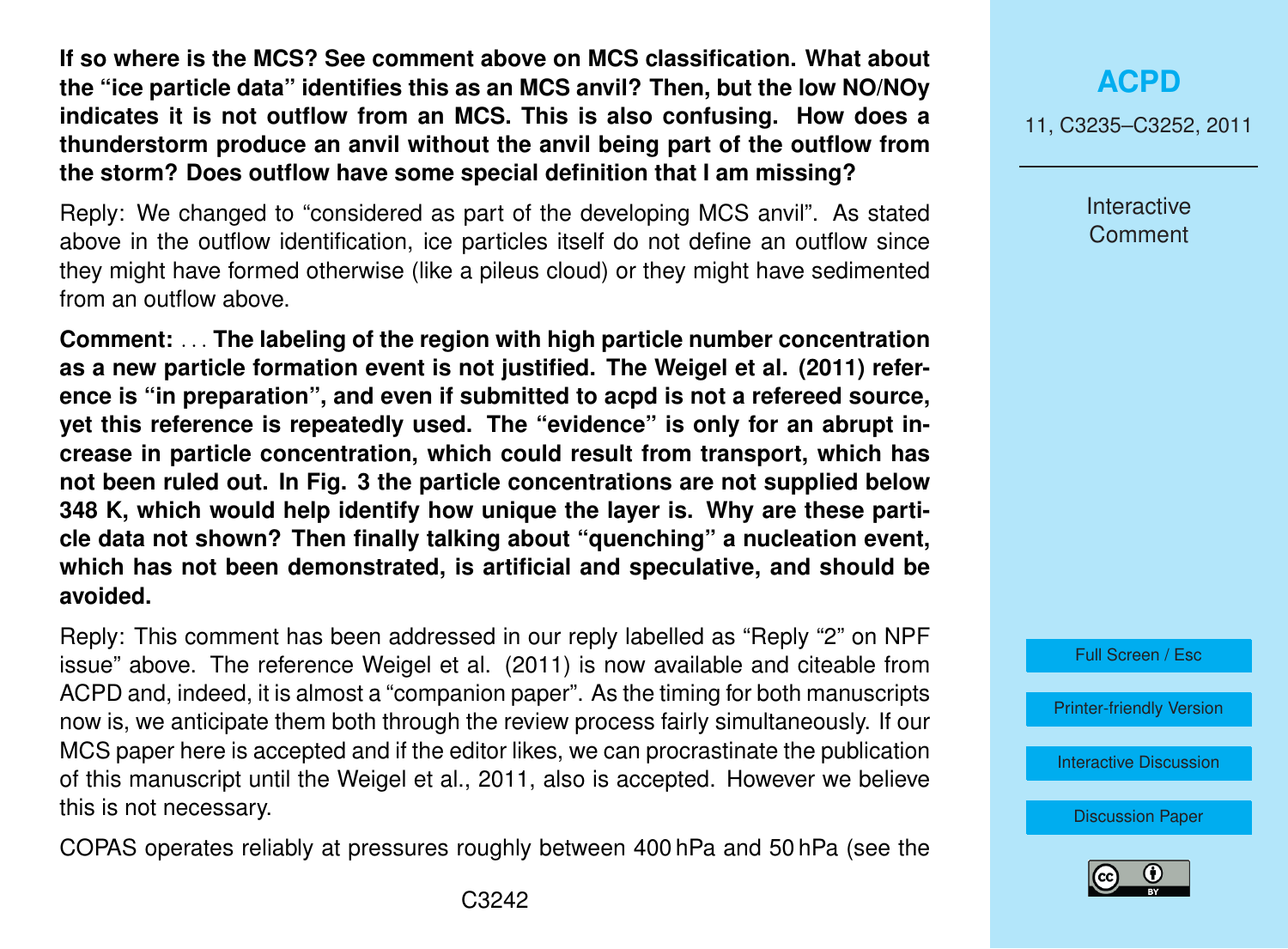Weigel et al., 2009, instrument characterisation paper), thus, measurements below 348K were not available for this flight.

**Comment:** . . . **"Below, from 56 385–56 557 sUTC, the third cloud sub-layer ("Sublayer 3" in Fig. 4) extended between 11.9km and 11.0km** . . .**" Why now all this detail and switching to time to the second, when this wasn't necessary before? Also "the third cloud sublayer ("Sub-layer 3" in Fig. 4)" is rather redundant. Could you not just say here, and elsewhere,** . . .**Cloud sub-layer 3 (Fig. 4) extended** . . .

Reply: The times have been removed and replaced by references to the respective sub-layers.

### **Comment:** . . . **The elevated NO and NOy is indicative of lightning activity or surface air, or? Please clarify.**

Reply: To clarify, an additional sentence is included, reading:

"... involving high particle number concentrations and very high values for NO and NO<sub>y</sub>. Since soil emissions may contribute up to 1 nmol/mol (Stewart et al., 2008), the mixing ratios observed here give a clear indication for production in lightning. Thus, this is the MCS outflow where the detrainment must have occurred very recently, since the elevated NO and  $NO<sub>y</sub>$  had not been diluted yet."

## **Comment: 763.25: How is the source region of the NOx identified?**

Reply: The convective core was termed here as source region of the  $NO<sub>x</sub>$  (separation of charge occurring in the convective cores). We changed the wording to: "From the enlarged satellite image and the flight track of the aircraft one can estimate that the sampling occurred at a maximum distance of roughly 30 km from the convective core."

**Comment on Fig. 4: I presume the widths of the blue bars differ because the ice particle concentrations are different enough that larger sampling times are re-** 11, C3235–C3252, 2011

**Interactive Comment** 



[Printer-friendly Version](http://www.atmos-chem-phys-discuss.net/11/C3235/2011/acpd-11-C3235-2011-print.pdf)

[Interactive Discussion](http://www.atmos-chem-phys-discuss.net/11/745/2011/acpd-11-745-2011-discussion.html)

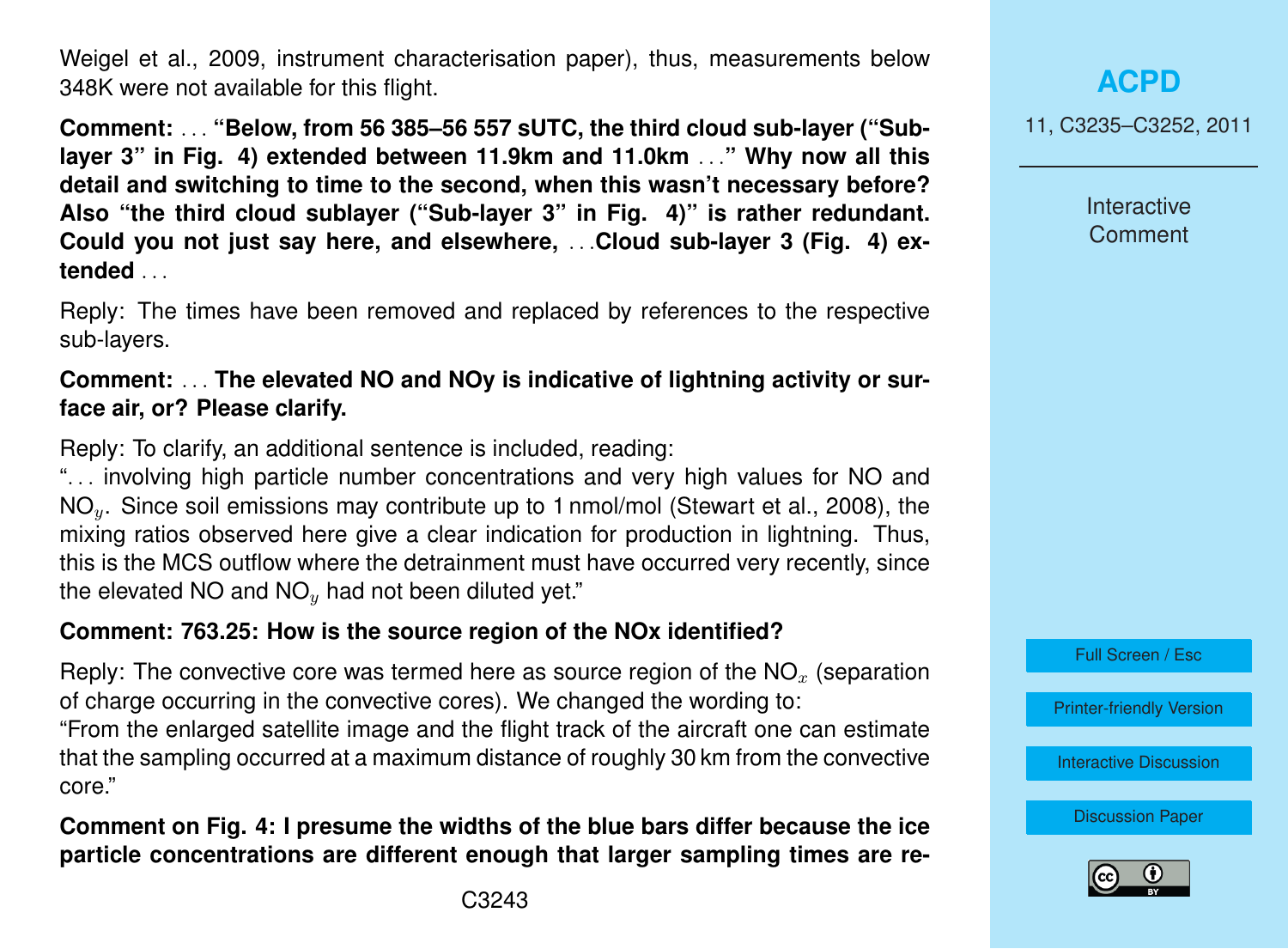### **quired to reduce the counting uncertainties? Still why are the very thin sampling regions picked where ice particle number concentration is slightly disturbed rather than where it is quite stagnant?**

Reply: Yes, the width depended on the counting statistics, which were excellent during the outflow event (c.f. small error bars). Furthermore, as stated in Section 3.3 in the separate reply on instrumental performance and shattering, a problem in the data acquisition software occurred from time to time (not continuously) during the outflow event. Therefore, the averaging time periods needed to be adapted to those times where we are sure the CIP data are of good quality. However, the CIP concentrations had only a minor contribution to total concentrations (mean  $N_{CIP}$  were around 0.02 cm $^{-3}$ , maximum 0.2 cm $^{-3}$ ).

**Comment 765.9-16: Same complaint as above about classifying the regions of high particle formation as particle nucleation events. This may be the case, but the evidence shown here is equivocal, although better here with the volatility measurements. In addition from the data shown, the reader cannot discern when the high particle concentrations are in or out of the cloud, and similarly for the volatile fraction, in our out of cloud. Finally why no particle concentrations below 353 K, yet volatility below this point?**

Reply: As stated in the manuscript: The profiles "include measurements from ascent, descent, and one dive. Thus, spreads in the single parameters might result from the profiling at different locations." Therefore, the in and out of cloud parts can indeed not be discerned. However, we set a reference to Section 4.3.3 "New particle formation event" and Figure 9 where this particular event is discussed and can clearly be seen. There were two disjoint COPAS systems aboard, meaning two separate boxes with separate inlets, electronics, controls, at two different locations aboard the aircraft. We are very conservative when deciding which data to accept. Both COPAS units (one of them providing the volatility measurements) need time to stabilise after start-up until they commence delivering acceptable data. The COPAS unit with the volatility channel

**[ACPD](http://www.atmos-chem-phys-discuss.net)** 11, C3235–C3252, 2011

> Interactive **Comment**



[Printer-friendly Version](http://www.atmos-chem-phys-discuss.net/11/C3235/2011/acpd-11-C3235-2011-print.pdf)

[Interactive Discussion](http://www.atmos-chem-phys-discuss.net/11/745/2011/acpd-11-745-2011-discussion.html)

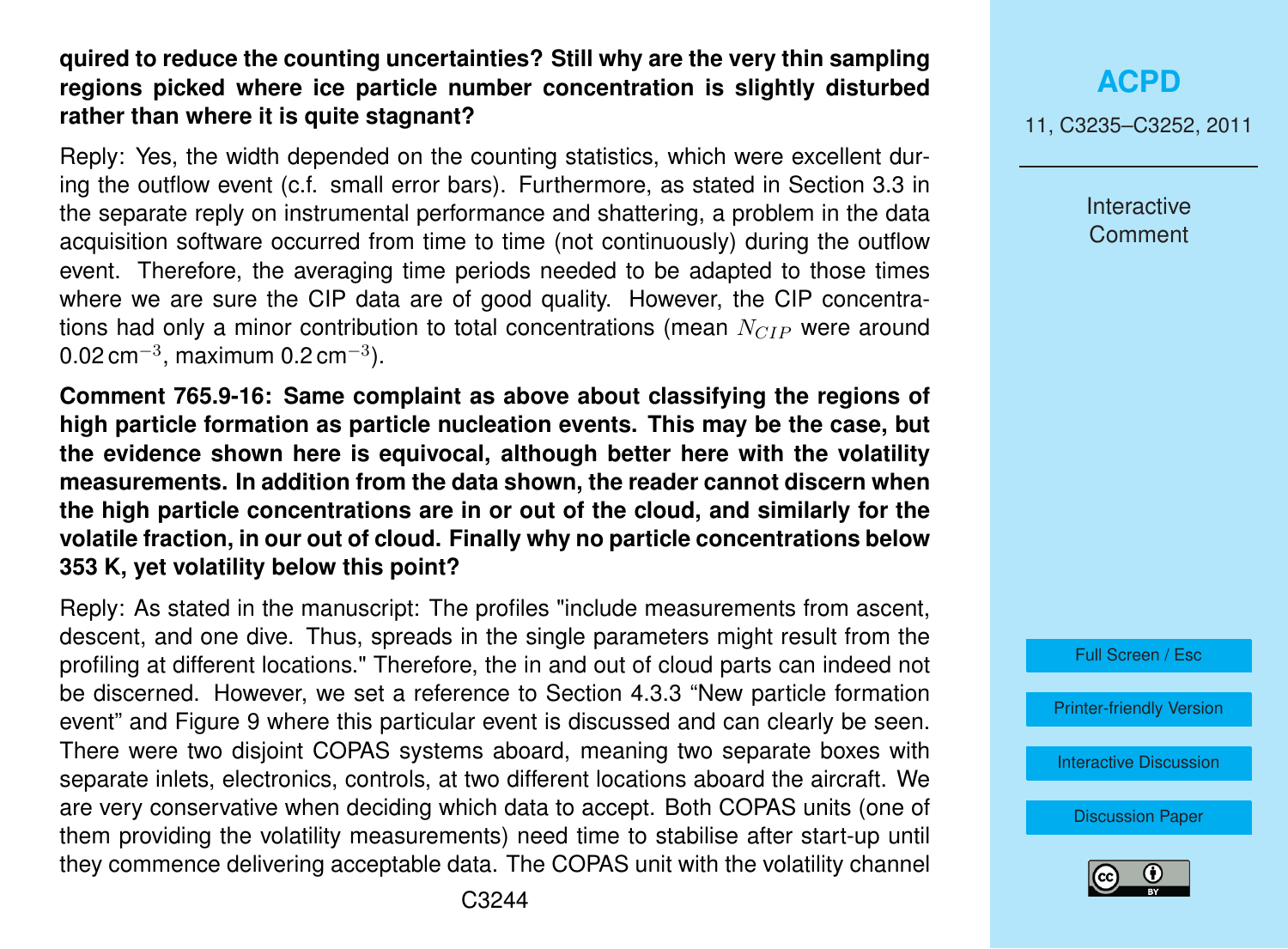provided reliable data somewhat earlier than the other system, possibly due to the shorter inlet line, which led to the different data contribution.

### **Comment: 765.26: "The other coloured dotted lines of additional COPAS data show mostly nonzero differences** . . .**" What is intended with this statement? Does it not just indicate there are particles in these size ranges? What are the authors concluding from this fact?**

Reply: This is one of the few situations where all instruments and all channels concurrently delivered high quality data, and one almost could derive "two bin size distributions" in the nanometre size range. The conclusion from the non-zero differences is that there are  $N_{6-15}$  particles larger than 6 nm and smaller than 15 nm, then in addition  $N_{6-10}$  particles larger than 6 nm and smaller than 10 nm. Thus, freshly nucleated particles exist, some of which already coagulated forming (slightly) larger sizes this way. The University of Denver group uses the same approach for the WB-57 and ER-2, although they have a CPC capable of delivering size distributions with 5 bins. We appreciate this comment and include an explanatory statement.

**Comments: 765.28-766.1: The CO2 concentration is changing rapidly through the region of high particle concentrations, suggesting a region of strong mixing? This complicates the picture of the conditions which produced the high particle concentrations. 766.1-9: This is one explanation of the observations, but not the only one, and one could imagine other scenarios not requiring new particle formation. Even if there were new particle formation, the argument that a significant fraction would have already grown above 10 nm needs more support. Could coagulation do that in the time available with the particle concentrations observed? Thus the claim here of another "NPF" event has to be tempered with other possibilities.**

Reply: Due to the large amount of  $N_{6-15}$  of 5000 cm<sup>-3</sup> gas to particle conversion must have been the underlying process, similar as in the observations of Lee et al., 2004. We

**[ACPD](http://www.atmos-chem-phys-discuss.net)**

11, C3235–C3252, 2011

Interactive **Comment** 

Full Screen / Esc

[Printer-friendly Version](http://www.atmos-chem-phys-discuss.net/11/C3235/2011/acpd-11-C3235-2011-print.pdf)

[Interactive Discussion](http://www.atmos-chem-phys-discuss.net/11/745/2011/acpd-11-745-2011-discussion.html)

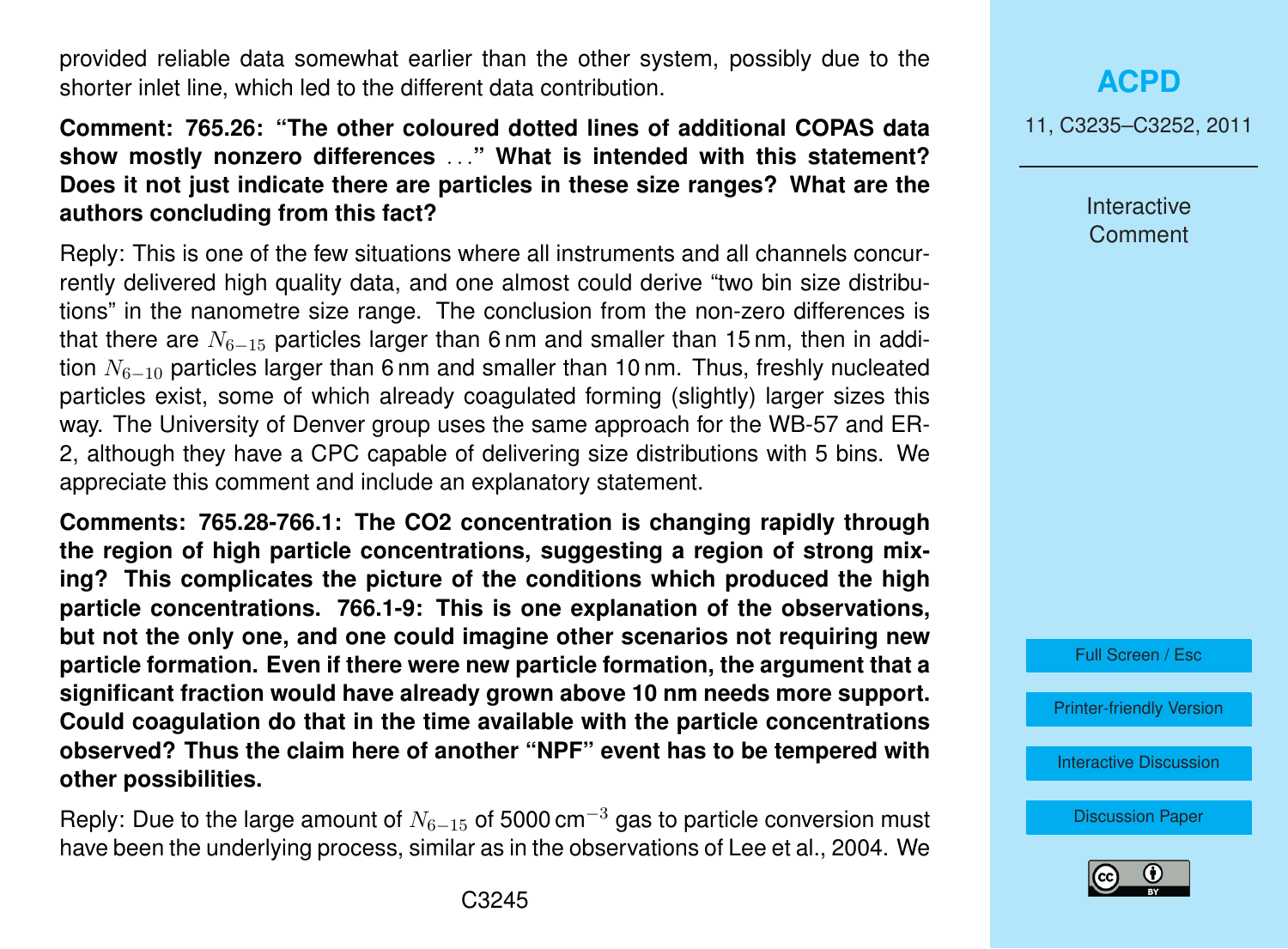do not have evidence from the literature showing other realistic possibilities. In order to answer the question whether the time was sufficient for coagulation to proceed, one needs detailed cloud microphysical modelling. On one hand we do not know how long the NPF proceeded and the initial number concentration of the smallest particles. On the other hand we cannot readily specify at what rate molecules and smallest particles are lost to the surfaces of the pre-existing cloud particle surfaces. Due to the length of the manuscript we abbreviated this discussion and included a reference to the Weigel et al., 2011, paper, which is more detailed (including model calculations) with respect to the nucleation events.

**Comment: 766.15-28: This section should be re-titled to entrainment and mixing as possible source of the high particle concentrations, and then rewritten to address that possibility. The present title assumes the "NPF" has been proven, and the paragraph and Table 3 add nothing new to Figure. 9, except the relative humidity, which could be added to Fig. 9. In short this section should either be deleted, or really focused on what mixing would mean to possible sources for observations of high particle concentrations. The present effort here provides nothing new.**

Reply: We removed the headline "entrainment and isobaric mixing . . ." of the submitted version and merged the remainder into the previous section "New particle formation event". However, we would like to retain Table 3 with the detailed numbers especially because we hope someone from the cloud modelling community picks up these open questions. We added a remark highlighting that the "mixing hypothesis" remains speculative without detailed model calculations.

**Comment on Fig. 10: Which measurements are above, inside, below the outflow? What identified the outflow? Why include CO2 on two panels, when it is exactly the same, and then missing on all other panels? What is the CO2 used for?**

# **[ACPD](http://www.atmos-chem-phys-discuss.net)**

11, C3235–C3252, 2011

Interactive Comment



[Printer-friendly Version](http://www.atmos-chem-phys-discuss.net/11/C3235/2011/acpd-11-C3235-2011-print.pdf)

[Interactive Discussion](http://www.atmos-chem-phys-discuss.net/11/745/2011/acpd-11-745-2011-discussion.html)

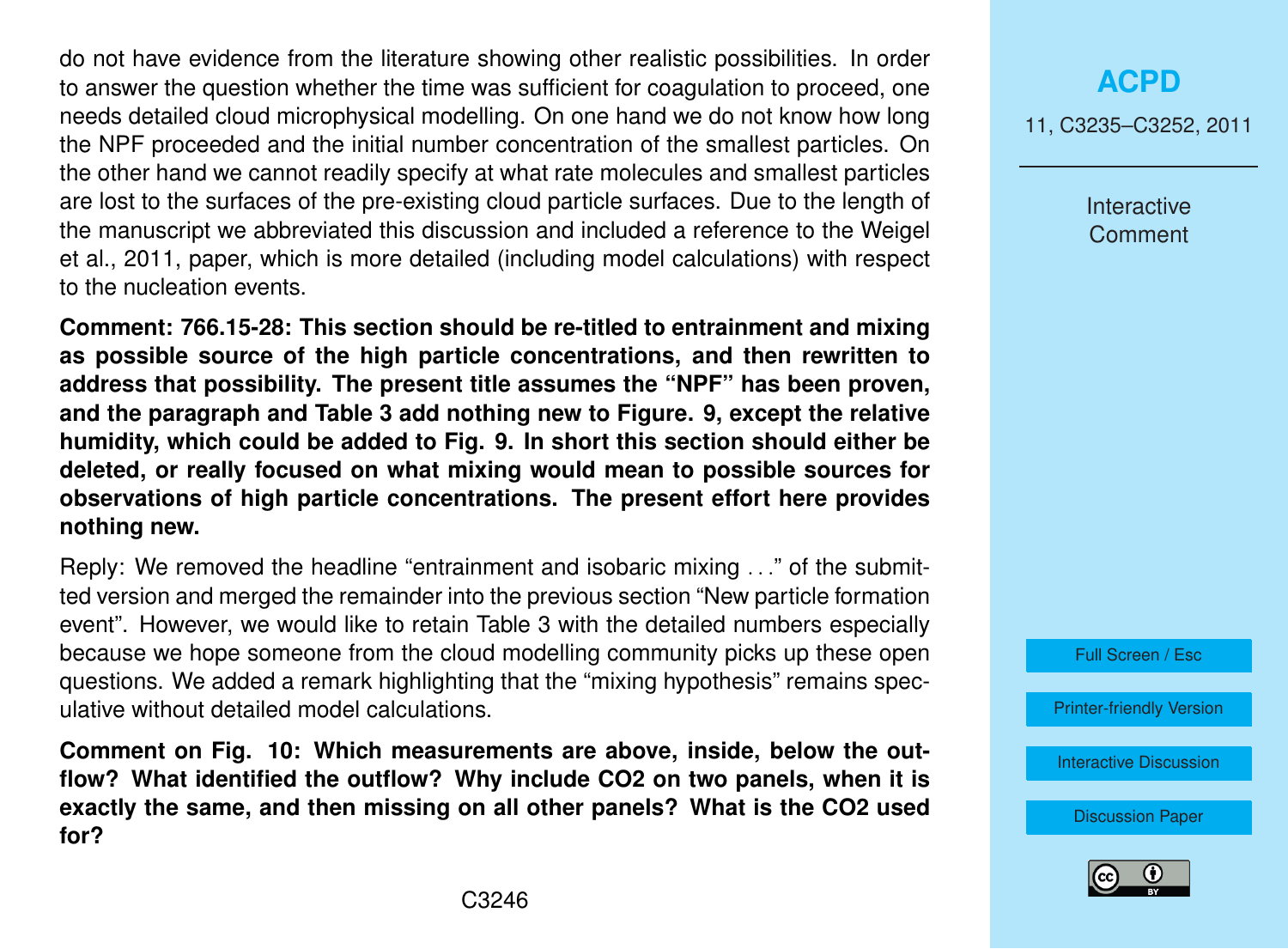Reply:  $CO<sub>2</sub>$  was taken for these cases to identify whether the cloud was located in an outflow region or not. The altitude profile shows a very distinct minimum, thus, clouds in this altitude band are considered as outflow clouds. The  $CO<sub>2</sub>$  mixing ratios were the same by chance; the third event was found in the same altitude band as the  $CO<sub>2</sub>$  minimum and is therefore also regarded as outflow. Furthermore, the traiectory analysis indicates a convective influence on these clouds. From other flights during SCOUT-AMMA on convectively less active days we know that the  $CO<sub>2</sub>$  mixing ratios at similar altitudes as the outflow events were 4 to  $6 \mu$ mol/mol (i.e. significantly) higher. The lower right corner summarises the three events and additionally shows cloud size distributions from above and below the outflow (identified by higher  $CO<sub>2</sub>$  mixing ratios).

### **Comment: 767.1-11: Here is a good example of my confusion about outflow. Here are multiple cloud passes with ice crystal size distributions, but some are classified as outflow and some not. What is the difference? How is the outflow identified? Where is the air in the other samples from?**

Reply: The outflow air masses on this particular flight are identified by low  $CO<sub>2</sub>$  mixing ratios (as visible in Figure 8 between 353 K and 360 K). This is stated on page 765.3-6. Thus, clouds located above/below this  $CO<sub>2</sub>$  minimum band are classified as above/below outflow. As stated in Reply 1, these clouds could be reminders of pileus clouds, sedimented out from an outflow or formed in situ. Thus, these air masses do not necessarily need to be processed in convection but could be residing at those altitude levels a longer time. In any case the air above and below the outflow is distinctively different from the "low  $CO<sub>2</sub>$  portion".

**Comment: 767.27: What does an outflow age represent? The time since the air left the cloud, or since it was in the updraft core, or since it was at the surface, or ???, and how is it measured?**

Reply: The age represents the time between the measurement and the time when the trajectories "intersected" with the convective region in the past. To clarify this, an addi-

### **[ACPD](http://www.atmos-chem-phys-discuss.net)**

11, C3235–C3252, 2011

Interactive **Comment** 



[Printer-friendly Version](http://www.atmos-chem-phys-discuss.net/11/C3235/2011/acpd-11-C3235-2011-print.pdf)

[Interactive Discussion](http://www.atmos-chem-phys-discuss.net/11/745/2011/acpd-11-745-2011-discussion.html)

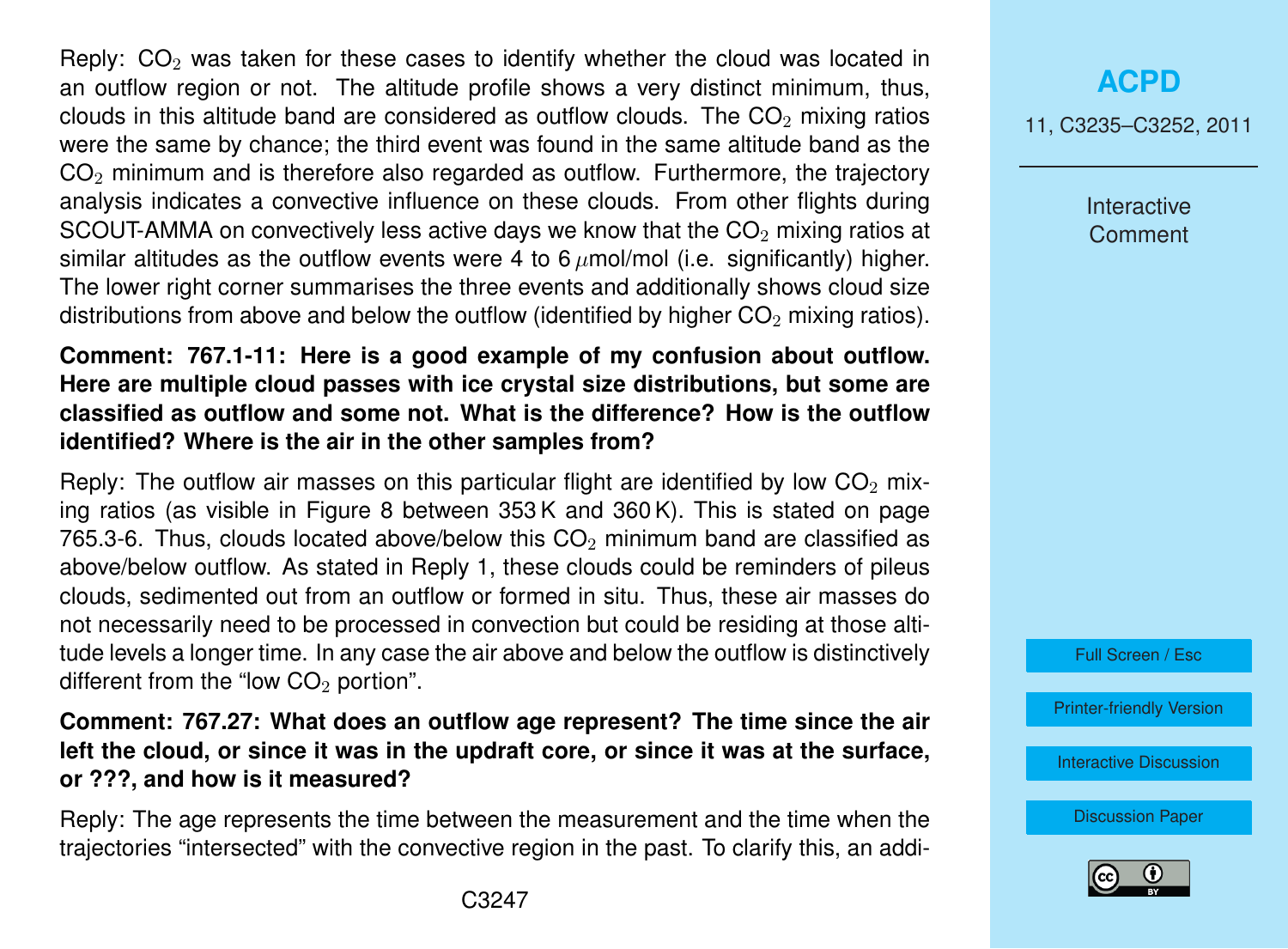tion is made to the sentence on page 762, line 9:

"Trajectory analysis (Fierli et al., 2011) indicate an age of less than three hours, i.e. the time between the measurement and the time when the when the trajectories intersected with the convective core region in the past."

**Comment: 768.6: Start a new paragraph with, "A closer** . . .**", then explain what criteria are used for this separation, and that they differ from the boxes – BOF1**. . . **in Figure 13. Here is a good example, in the discussion of the first layer, of the difficulty of using the FSSP-100 for ice particle measurements. Here for the first time the authors point out that the FSSP-100 could be sensitive to particles other than ice, e.g. here aerosol particles, precipitation, and haze particles. But if it is sensitive to these particles it also sensitive to cloud droplets.**

Reply: The separation is visualised in the figure (similar to the sub-layers in Figure 4). The criteria for the separation are as follows: Part1 – cloud part with small particles, detected by the FSSP only. Part  $2 -$  cloud with ice particles (as imaged by the CIP) without outflow signatures, part 3 – cloud part with outflow signatures. We commented on the possibilities of frozen vs. liquid cloud droplets as function of temperature above. We also supplied an extra document on the instrument related issues and shattering in response to the other reviewer's comments. In this document we detail the specific procedures of the size binning. In particular, we artificially decreased the size resolution and this way considerably increased the bin-widths for the FSSP sizing. In the end the size bins are as wide, and the binning as result of the T-matrix method for ice particles and from the Mie theory calculations for spherical objects as similar, that the small aspherical ice particles and possible spherical droplets should be sorted correctly into the corresponding size bins. For the particles smaller than 10  $\mu$ m (a guess) the reviewer has a point here. There may be large aerosol particles or haze droplets (of unknown refractive index) counted into these size bins. These cannot be differentiated. We added a remark on this in the instrument section describing the FSSP. In addition we note in the text on Figure 14 that this may be the case here.

11, C3235–C3252, 2011

Interactive **Comment** 

Full Screen / Esc

[Printer-friendly Version](http://www.atmos-chem-phys-discuss.net/11/C3235/2011/acpd-11-C3235-2011-print.pdf)

[Interactive Discussion](http://www.atmos-chem-phys-discuss.net/11/745/2011/acpd-11-745-2011-discussion.html)

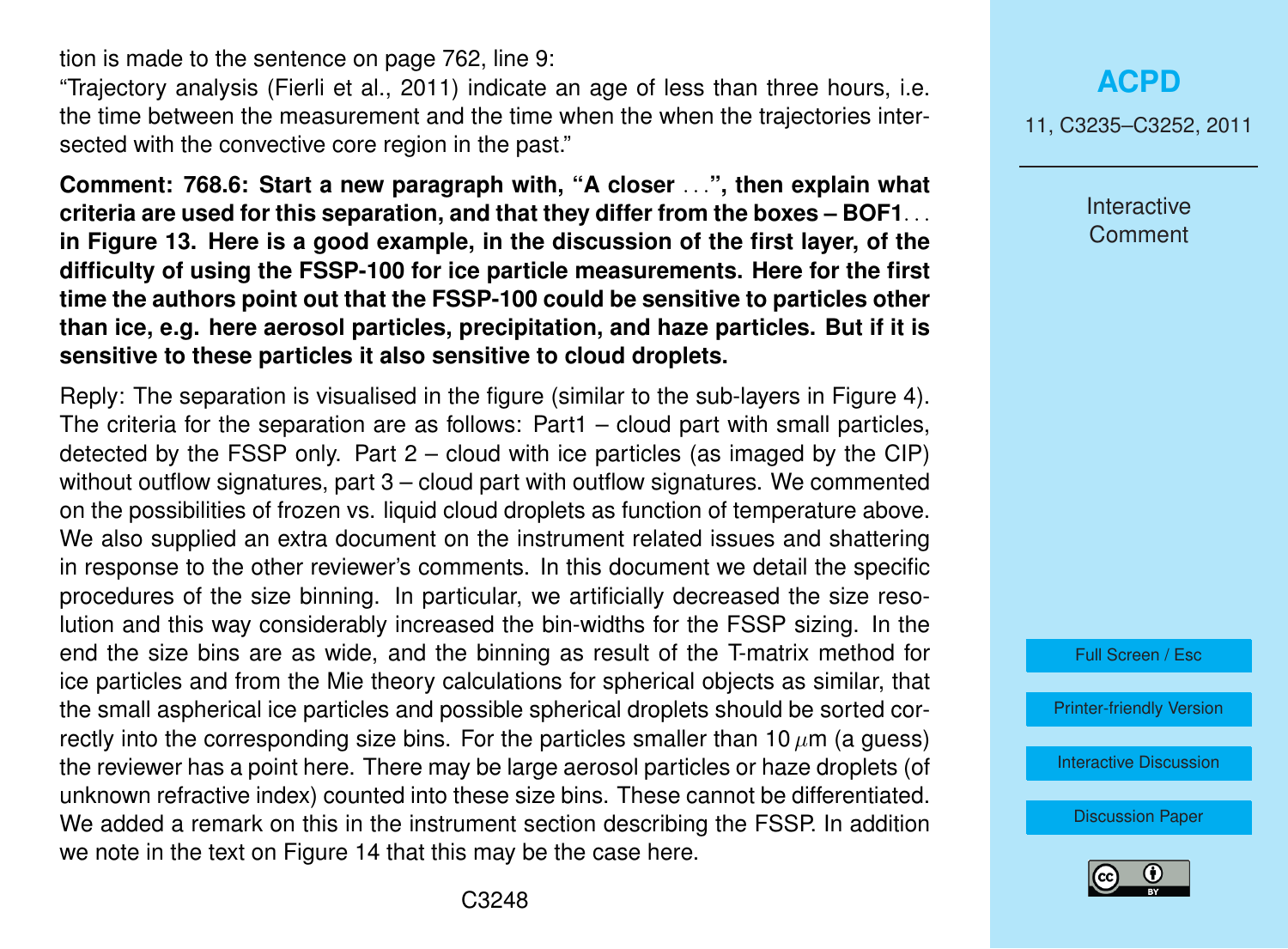### **Comment: 769.24-26:** . . . **events did the CIP detect shattering.** . . . **SVC are noticeably affected** . . .

Reply: Unfortunately, we do not understand what the reviewer would like us to do or comment on. Hopefully, this is clarified by the separate reply.

### **Comment: 769.28: How did Lawson do it, if the particles are too small to be imaged?**

Reply: Paul Lawson used measurements by the CPI to determine particle shapes. The CPI has a lower detection limit and a higher resolution than the CIP used in this study and therefore, particle shapes could be deduced. This is clarified in the revised manuscript.

### **Comment: 775.21: 8.3 cm-3 = 8300 per liter. Are you confidant of this measurement? It is very high for ice, but not for cloud droplets.**

Reply: The ambient temperatures during this cloud crossing were below -47◦C, thus, below the homogeneous freezing threshold and consequently we are confident that the cloud particles were not liquid but ice particles. Similarly high ice particle concentrations have been observed before (see, e.g. Pruppacher and Klett, 1997; Reprint 2000, Chapter 2; Fig. 2-42).

**Comment: 776.29: I do not understand the purpose of this contrast of particle shapes in outflow during AMMA with former SVC particle observations. Is this to suggest that the SVC shapes in AMMA, which were too small to be observed, were similar to other SVC measurements?**

Reply: The contrast in depolarisation and colour index derived from MAS measurements shows that ice particles in the MCS outflows and SVCs have a different morphology, i.e. different shape structures. Former SVC observations have shown different shapes than those observed in the MCS clouds. Thus, it remains possible, that shapes in the SVCs observed during AMMA were similar to those observed in the other

**[ACPD](http://www.atmos-chem-phys-discuss.net)**

11, C3235–C3252, 2011

Interactive **Comment** 



[Printer-friendly Version](http://www.atmos-chem-phys-discuss.net/11/C3235/2011/acpd-11-C3235-2011-print.pdf)

[Interactive Discussion](http://www.atmos-chem-phys-discuss.net/11/745/2011/acpd-11-745-2011-discussion.html)

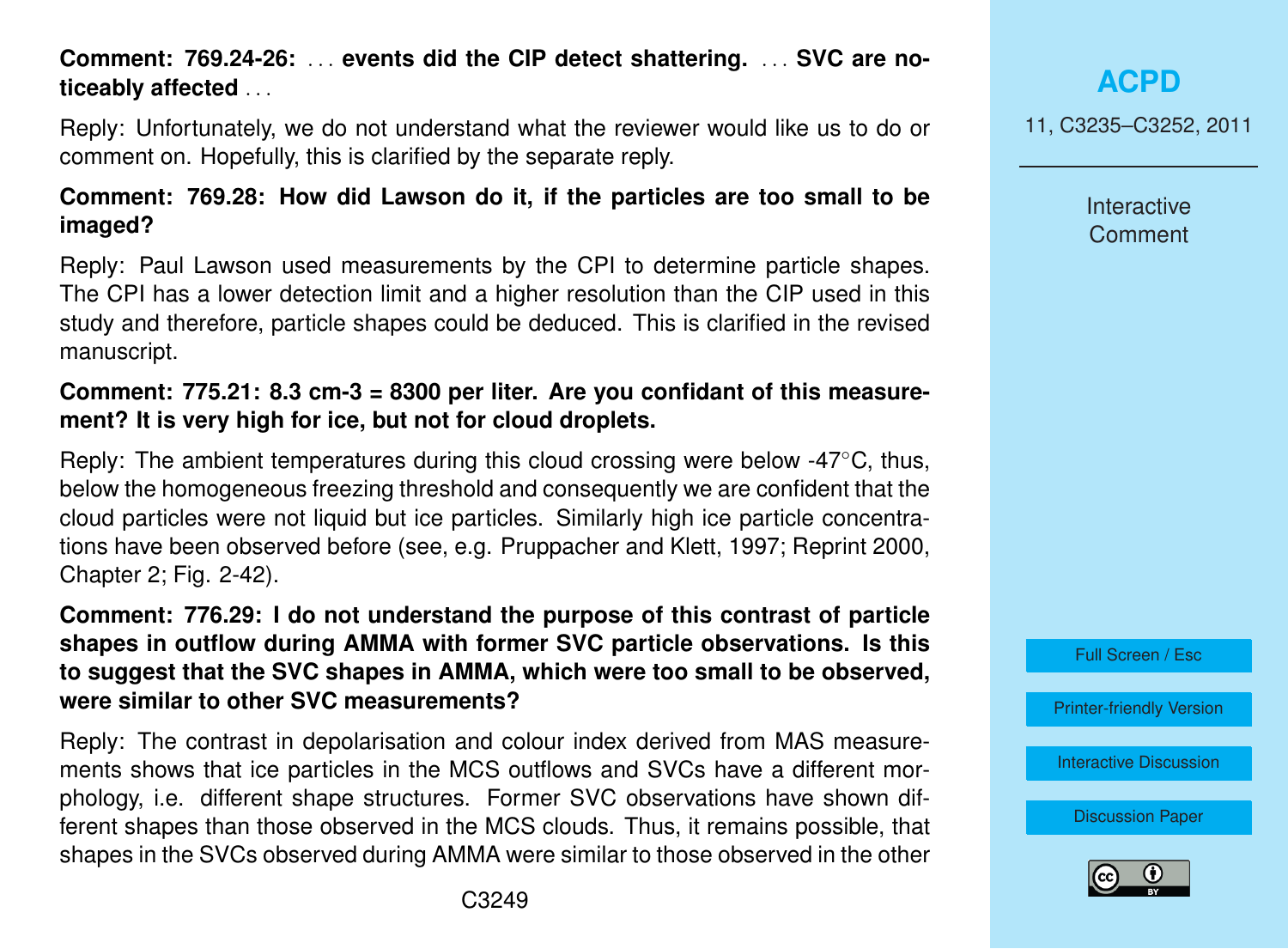campaigns.

### **Comment: 777:3-10: These conclusions on NPF are premature based on the measurements presented and discussed.**

Reply: In the section on the NPF we rephrased more cautiously, and highlighted the need for detailed cloud microphysical modelling. Furthermore we referenced the Weigel et al., 2011, paper again remarking that some modelling is provided there. In the conclusions it is also said "possibly due to entrainment and mixing". With this we think we have done enough to emphasise the preliminary nature of the interpretation of the observations.

#### **References quoted in this reply:**

Borrmann, S., Kunkel, D., Weigel, R., Minikin, A., Deshler, T., Wilson, J. C., Curtius, J., Volk, C. M., Homan, C. D., Ulanovsky, A., Ravegnani, F., Viciani, S., Shur, G. N., Belyaev, G. V., Law, K. S., Cairo, F., Aerosols in the tropical and subtropical UT/LS: in situ measurements of submicron particle abundance and volatility, Atmos. Chem. Phys., 10, 5573–5592, 2010.

Fierli, F., Orlandi, E., Law, K. S., Cagnazzo, C., Cairo, F., Schiller, C., Borrmann, S., Di Donfrancesco, G., Ravegnani, F., and Volk, C. M.: Impact of deep convection in the tropical tropopause layer in West Africa: insitu observations and mesoscale modelling, Atmos. Chem. Phys., 11, 201–214, doi:10.5194/acp-11-201-2011, 2011.

Garrett, T. J., Dean-Day, J., Liu, C., Barnett, B., Mace, G., Baumgardner, D., Webster, C., Bui, T., Read, W., and Minnis, P.: Convective formation of pileus cloud near the tropopause, Atmos. Chem. Phys., 6, 1185-1200, doi:10.5194/acp-6-1185-2006, 2006.

Höller, H., Betz, H.-D., Schmidt, K., Calheiros, R. V., May, P., Houngninou, E., and Scialom, G.: Lightning characteristics observed by a VLF/LF lightning detection network (LINET) in Brazil, Australia, Africa and Germany, Atmos. Chem. Phys., 9, 7795- 7824, doi:10.5194/acp-9-7795-2009, 2009.

**[ACPD](http://www.atmos-chem-phys-discuss.net)**

11, C3235–C3252, 2011

Interactive **Comment** 



[Printer-friendly Version](http://www.atmos-chem-phys-discuss.net/11/C3235/2011/acpd-11-C3235-2011-print.pdf)

[Interactive Discussion](http://www.atmos-chem-phys-discuss.net/11/745/2011/acpd-11-745-2011-discussion.html)

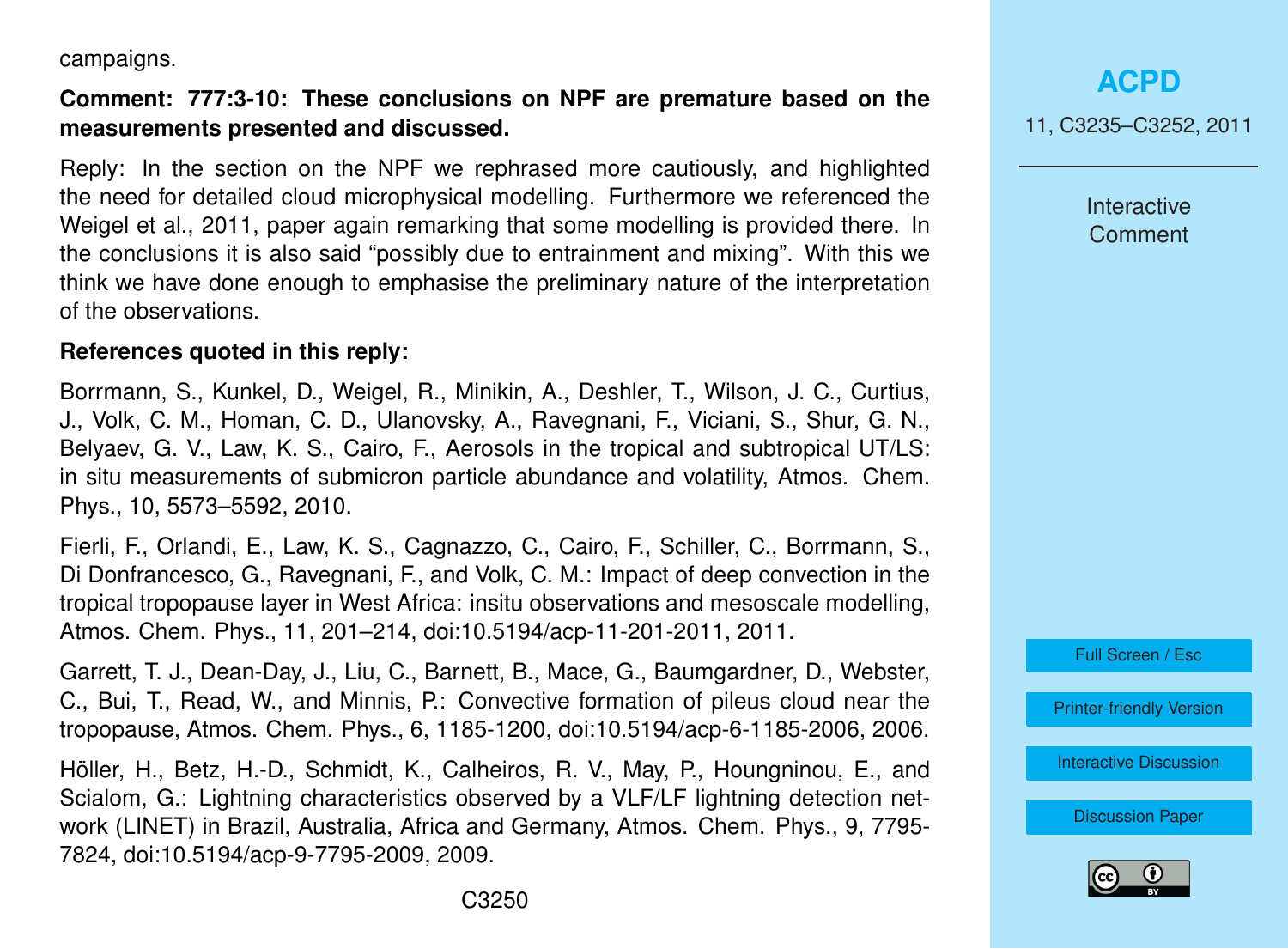Huntrieser, H, Schlager, H., Feigl, C., H. Höller, Transport and production of NOx in electrified thunderstorms: Survey of previouss studies and new observations at midlatitudes, JGR,103, 28247-28264, 1998.

Huntrieser, H., Schlager, H., Lichtenstern, M., Roiger, A., Stock, P., Minikin, A., Höller, H., Schmidt, K., Betz, H.-D., Allen, G., Viciani, S., Ulanovsky, A., Ravegnani, F., and Brunner, D.: NOx production by lightning in Hector: first airborne measurements during SCOUT-O3/ACTIVE, Atmos. Chem. Phys., 9, 8377–8412, http://www.atmos-chemphys.net/9/8377/2009/, 2009.

Lee, S. H., Reeves, J. M. , Wilson, J. C. , Hunton, D. E., Viggiano, A. A., Miller, T. M., Ballenthin, J. O., Lait, L. R., Particle formation by ion nucleation in the upper troposphere and lower stratosphere, Science, 301(5641), 1886-1889, 2003.

Lee, S. H., Wilson, J. C., Baumgardner, D., Herman, R. L., Weinstock, E. M., LaFleur, B. G., Kok, G., Anderson, B., Lawson, P., Baker, B., Strawa, A., Pittman, J. V., Reeves, J. M., Bui, T. P., New particle formation observed in the tropical/subtropical cirrus clouds, J. Geophys. Res. - Atmospheres, 109(D20), D20209, doi:20210.21029/22004JD005033, 2004.

Pruppacher, H. R. and Klett, J. D., Rosen, R. D. (Ed.): Microphysics of Clouds and Precipitation, Kluwer Academic Publishers, 18, 1997.

Schumann, U. and Huntrieser, H.: The global lightning-induced nitrogen oxides source, Atmos. Chem. Phys., 7, 3823–3907, 2007.

Stewart, D. J., Taylor, C. M., Reeves, C. E., and McQuaid, J. B.: Biogenic nitrogen oxide emissions from soils: impact on NOx and ozone over west Africa during AMMA (African Monsoon Multidisciplinary Analysis): observational study, Atmos. Chem. Phys., 8, 2285–2297, http://www.atmos-chem-phys.net/8/2285/2008/, 2008

Weigel, R., Hermann, M., Curtius, J., Voigt, C., Walter, S., Böttger, T., Lepukhov, B., Belyaev, G., and Borrmann, S.: Experimental characterization of the COndensation 11, C3235–C3252, 2011

**Interactive Comment** 



[Printer-friendly Version](http://www.atmos-chem-phys-discuss.net/11/C3235/2011/acpd-11-C3235-2011-print.pdf)

[Interactive Discussion](http://www.atmos-chem-phys-discuss.net/11/745/2011/acpd-11-745-2011-discussion.html)